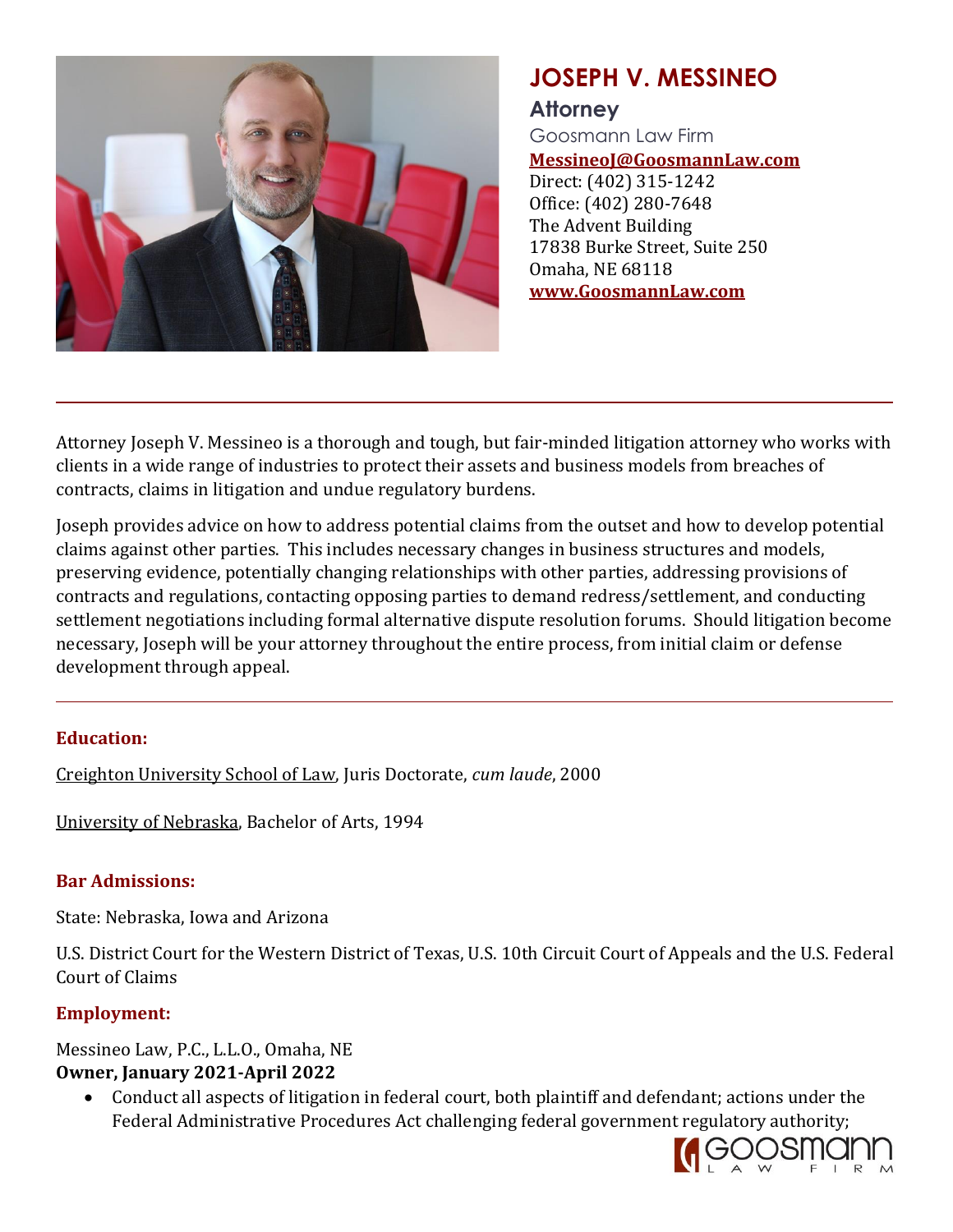conduct negotiations with federal agencies regarding federal government regulatory authority; advise clients on compliance with federal regulations; DUI defense; create business organizations pursuant to state law; general practice.

#### Barnhouse Keegan Solomon and West, LLP, Albuquerque, NM

## **Attorney, September 2019-December 2020**

• Conduct all aspects of litigation in federal court, both plaintiff and defendant; actions under the Federal Administrative Procedures Act challenging federal government regulatory authority; conduct negotiations with federal agencies regarding federal government regulatory authority; advise clients on compliance with federal regulations.

## Big Fire Law & Policy Group, LLP, Omaha, NE

## **NE Attorney, April 2019 – September 2019**

• Big Fire Law & Policy Group, LLP was a new venture by former members of Fredericks Peebles & Morgan, LLP. Work performed and client base was the same as Fredericks Peebles & Morgan, LLP

## Fredericks Peebles & Morgan, LLP, Omaha, NE,

## **Partner, May 2006-March 2019.**

Litigation: conduct all aspects of litigation in federal, state and tribal courts, both plaintiff and defense; try bench trials; conduct numerous appeals and appellate court oral arguments; conduct arbitration hearings, including appellate work on the application and scope of the Federal Arbitration Act; draft pleadings; draft motions for pretrial injunctive relief; oppose motions for pretrial injunctive relief; draft discovery requests; respond to discovery, including complex electronically stored information discovery; draft electronically stored information discovery protocols; conduct depositions; discovery motion practice; dispositive motions practice; engage in multiple jurisdiction litigation; evaluate evidence and law and advise client on likelihood of success at trial; conduct trial preparation, witness preparation, expert witness preparation, exhibit preparation.

Areas of litigation: breach of contract claims; employment contract claims; residential and commercial eviction; real estate title rights; creditor and debtor claims; commercial lien foreclosures; commercial construction defects; corporate governance claims; shareholder disputes; business regulatory matters, state and federal; administrative law matters including extensive experience with Federal Administrative Procedure Act matters; ERISA employer health benefits plans; U.S. and tribal constitutional claims; tribal treaty rights claims, federal oil and gas leasing; National Environmental Policy Act; Americans with Disability Act and Fair Housing Act; some experience in defense of federal criminal investigations and federal grand jury proceedings.

Transactional and advisory: prepare advisory opinions regarding corporate governance to corporate boards; conduct corporate board legal advisory meetings; advise corporations on regulatory law; draft corporate by-laws and resolutions; draft contracts and advise corporations on contracts; manage and prepare submissions in federal and state regulatory rule making; manage contract negotiations for employer under the National Labor Relations Act; advise on employee benefits plans (health and retirement) under ERISA; draft numerous statutory codes including tax codes and workers compensation codes based upon state law models; advise